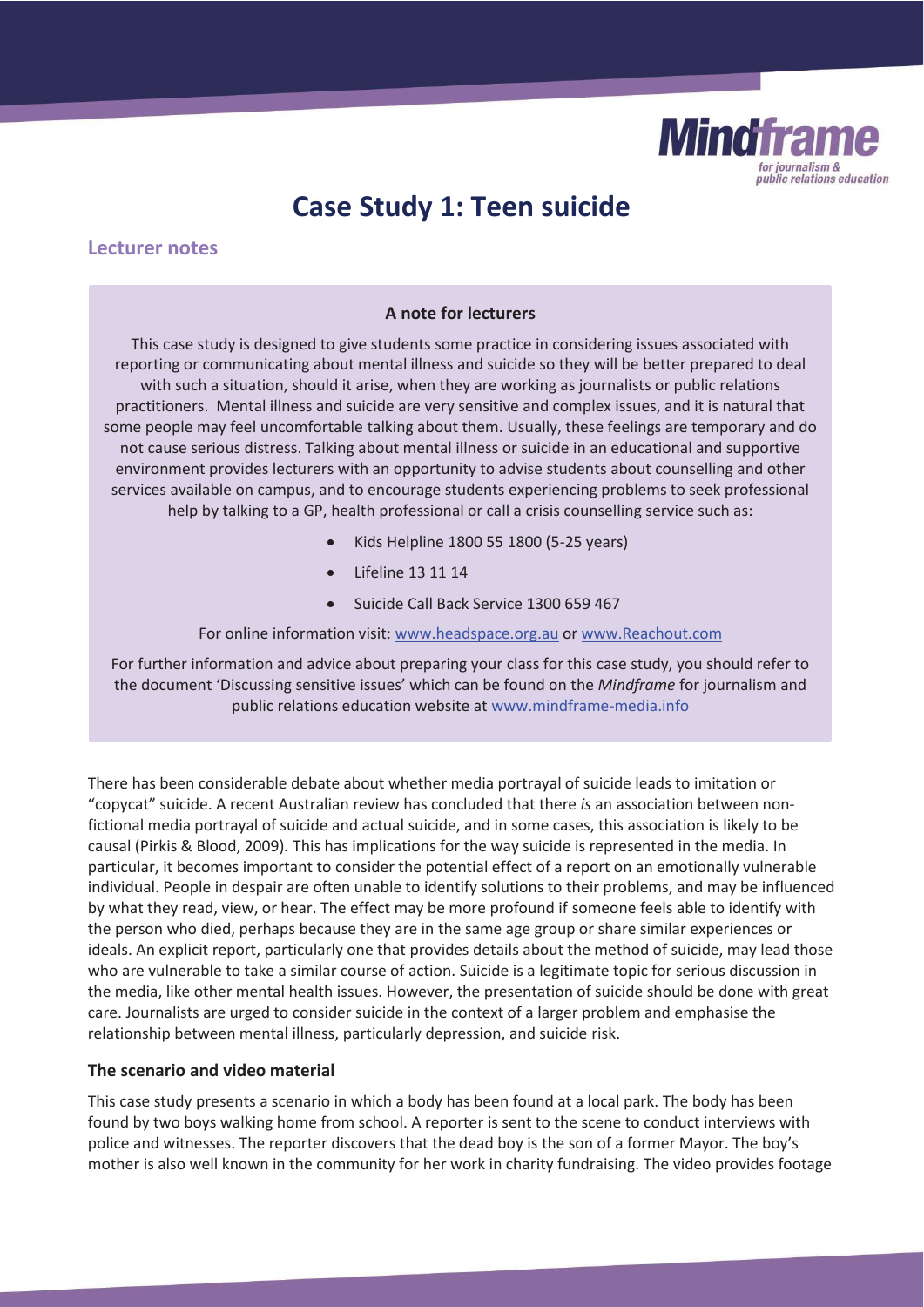

from interviews with the police officer at the scene, the two boys who discovered the body and the deceased boy's mother (with extra cut-ways on VHS/DVD). In addition to the video footage, a transcript of the interviews is provided at the end of these notes and in the student notes. The interviews and footage in the video provide students with choices about how the story could be reported. Some of the information, quotes and scenes could, if reported, lead to quite a sensational story. By providing students with these choices, they can develop an appreciation of how their decisions influence the potential impact of a story.

# **Questions for consideration**

A number of suggested tasks relevant to this scenario and video have been provided in the document 'How can I use this case study?' When undertaking these tasks, you may ask students to consider the questions outlined below. A discussion of each question is provided in the following pages.

**Question 1:** Should this story be reported?

**Question 2:** How can the ethical issues inherent in this story be balanced with journalistic and commercial values?

**Question 3:** Are the interviewees appropriate?

**Question 4:** What other decisions need to be made before deciding to publish or broadcast the story?

**Question 5:** How should the story be reported?

**Question 6:** What are the specific issues associated with reporting this as a TV news story?

**Question 7:** How could this scenario be used as a basis for a feature story?

**Question 8:** Using this scenario for ethical debate

*Note: The student notes contain only brief prompts for each question. The information provided in the following pages can be used to facilitate class discussion or to assess students' work. Alternatively, you may decide to provide students with a copy of this information.* 

# **Question 1: Should this story be reported?**

# **News values**

Audiences globally are usually considered to be most interested in things that affect them directly, which is why the deaths of five people in a local community is more newsworthy to that community than the death of 500 in a remote foreign country. Similarly, strong value is attached to information that could affect audiences directly in the future and also information about things that could potentially cause them harm. The basic news values are impact, timeliness, proximity, conflict, currency, unusualness and relativity (White, 1996).

**Impact** refers to the relevance the story has to the audience's lives. In this case, the dead youth's family is prominent in the local community and is well known to the audience.

**Timeliness** refers to information that helps people organise their lives. People may feel they need this information to understand risks to their own children.

**Proximity** refers to how "close to home" a story is. This story is a local issue affecting local people.

**Conflict** is the news value most people associate with media, and is often seen as the most important news value in today's media. Conflict is also present in news that "afflicts the comfortable" by making them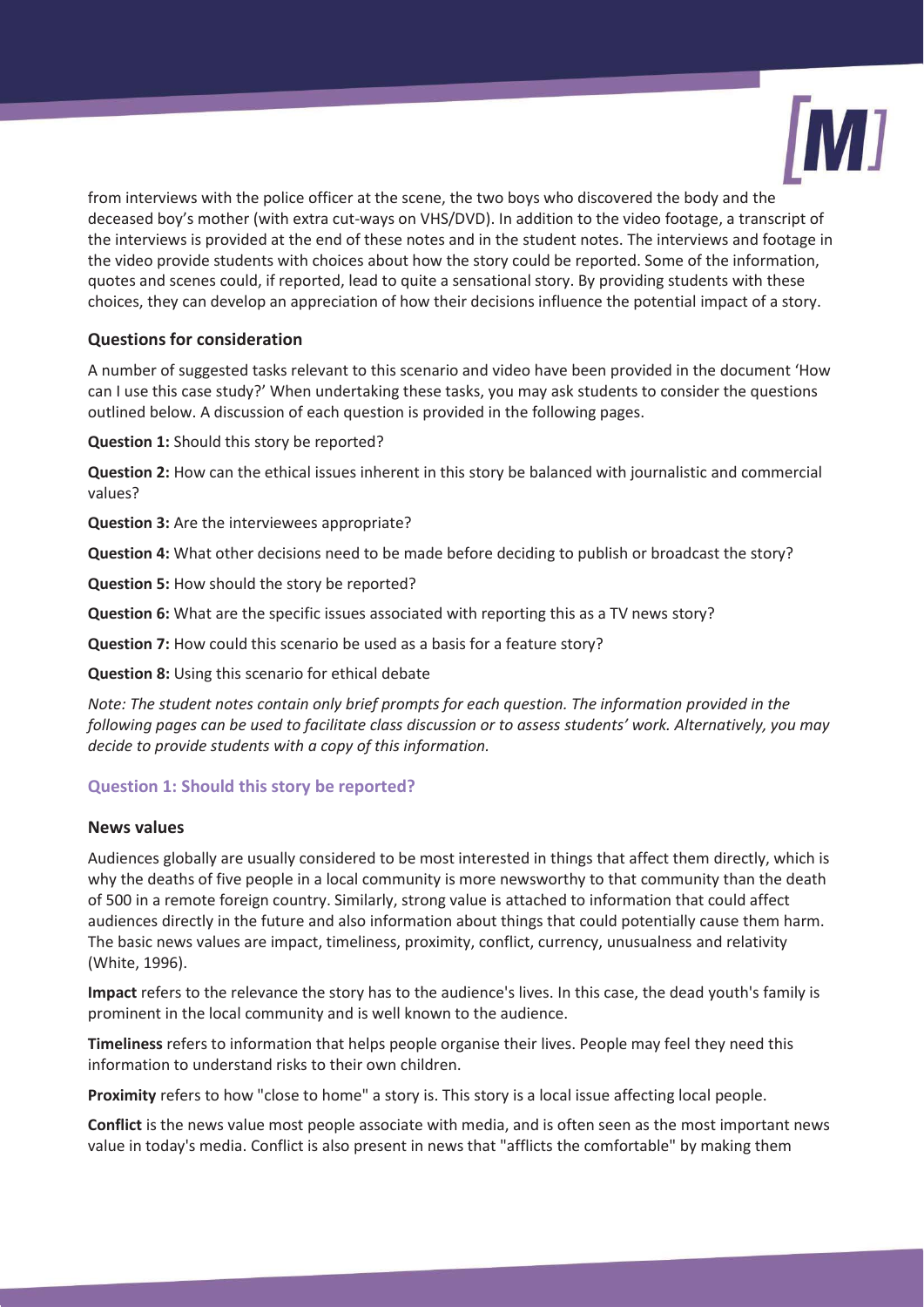

anxious or guilty. It is also what is meant by the tabloid dictum to "anchor every story to its emotional base". In this case, the anxiety and confusion felt by the parents and others in the community is a form of conflict.

**Currency** is the term used to describe how "hot" an issue is at any one time. Stories relating to the safety of children and young people are always "hot".

**Unusualness** refers to an incident or story being unexpected. Finding the body of a young man in a public place is unexpected, as is the second death in a family in a short period of time.

**Relativity** describes whether a story is news worthy compared to other possible stories, and across different media. This scenario meets the test of relativity because it could be reported in print, on TV and on radio as a set of facts, as well as having emotional content which could be highlighted in different ways across media.

# **'Public interest' and the impact of reporting**

When evaluating the public interest and potential impact of reporting this incident, students may consider the following issues:

# **Answering the question "why"?**

It is natural for people to seek an explanation following a tragic and unexpected incident and the media can serve an important public function in this regard. In this instance, the reaction and interest in the community may be even stronger since the dead youth's sibling also died in the "prime of his life" just two years previously, adding a tragic element to the family's story. Students might take the view that the suicide of a young person with seemingly every advantage is a question of public interest that may enlighten people about the problem of youth suicide. On the other hand, can a news report provide the answers the community is looking for? Can the interviewees provide real insight into the dead youth's state of mind? What harm could be done by reporting speculation?

# **Public profile**

The deceased's parents are well known in the local community, so their misfortune is likely to attract public attention. The death also occurred in a public place in the local community. People will hear about the incident and may expect it to be reported. Would not reporting this death imply that some lives are more valued than others? Or would reporting the story imply this?

# **Risk of imitation suicide**

There has been considerable debate about whether reporting suicide can influence other vulnerable people to take a similar course of action. Students may wish to look at research that has been conducted in this area (see www.mindframe-media.info). Students may consider that it is not so much whether or not a suicide is reported but *how* it is reported. Or they may consider that repeating stories about suicide can lead to normalisation of the act. These issues are the topic of ongoing research and students should be encouraged to critically evaluate the findings of the research to date.

# **Reporting on grief**

People might be very interested to know what the parents of the dead boy are feeling after the death of their second son, but do they *need* to know? What are the limits on the public role of a public figure? Is there any benefit to the family in having their voice heard? Could reporting on the family's grief add to the community's understanding of suicide?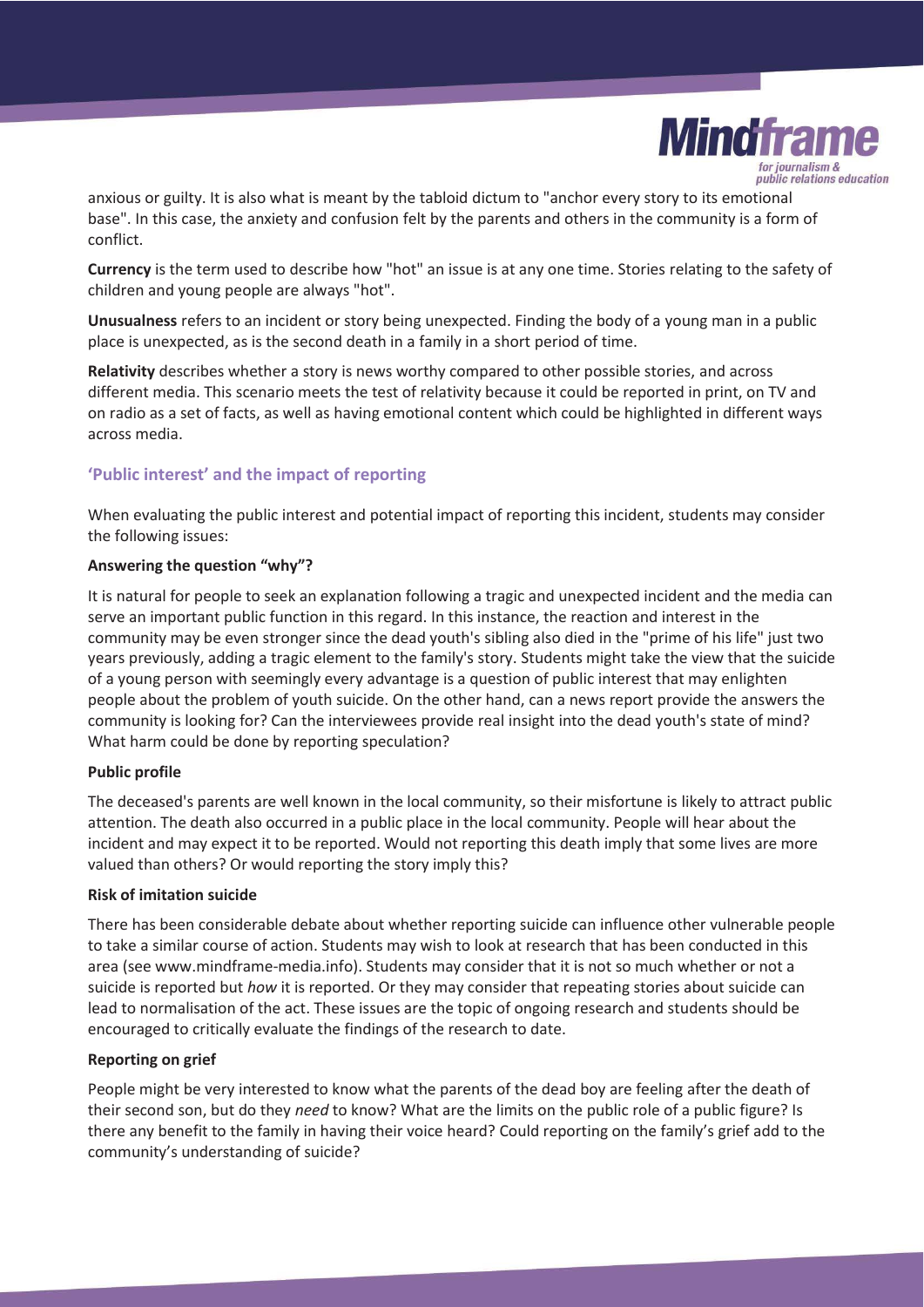

# **Question 2: How can the ethical issues inherent in this story be balanced with journalistic and commercial values?**

Students can refer to the 'ten questions to guide the journalist through the decisionmaking process" outlined by Black, Steele and Barney (1997) or to Bok's (1978) threestep model for making an ethical decision (for copies of each, see the document titled *Case Study 1 – Additional materials*). A summary of the key issues contained in these models, as applied to this scenario, is outlined below.

# **Appreciating the complexity of the topic**

Journalists (and students) need to reflect on how much they know about suicide, and whether their knowledge is based on fact and evidence or public perceptions. For example, community attitudes towards suicide range from seeing it as "the ultimate selfish act" to "an unavoidable tragedy". Journalists should be aware that there is a strong link between mental illness and suicide and that deaths by suicide can often be prevented if people receive appropriate help. By appreciating the complexity of social issues such as suicide, the journalist is in a better position to balance ethical issues with journalistic and commercial values.

#### **Checking organisational policies and professional guidelines**

Journalists should consider principles provided in the Media and Entertainment Arts Alliance (MEAA) Code of Ethics. Some media organisations also have their own policies and these may provide guidance in relation to issues such as privacy, reporting suicide and interviewing people who are bereaved. Journalists can also refer to the recommendations provided in *Reporting mental illness and suicide: A resource for media professionals,* available from the *Mindframe* website www.mindframe-media.info.

# **Reflecting on the motivations and emotional state of stakeholders**

In this case, there is the mother of the deceased, the police officer, the two boys who found the body, the mother of the boys, the news organisation and the journalist. The potential motivations of each of the stakeholders needs to be evaluated as this can affect the credibility of the information provided. When reporting on grief, journalists also need to be aware that bereaved people can be very vulnerable and their emotional state will impact on their reliability as a source. These issues are discussed more thoroughly in Question 3.

#### **Exploring alternative ways to report the story**

For example, the journalist might consider running the story without names, but this may impact on the news value of the story. The information available to the journalist can be framed in a number of ways. Depending on the frame the news report could increase the community's understanding of suicide or it could impact negatively on other vulnerable people. Alternative frames for the story are discussed further in Question 5.

#### **Accepting responsibility**

At one level, the journalist has an obligation to truth-telling and to acting independently of influence. However, the journalist also has an obligation to minimise harm and to be accountable for what he/she does. Some journalists seek to consign dilemmas such as the one outlined in this scenario to the "too-hard" basket and seek to shift the responsibility onto others. Such a journalist would produce the story and leave it to someone else to decide whether to report it. Even so, the journalist will have made choices about the angle the story will take and which parts of the evidence will reach the wider public, possibly shaping their understanding of what has happened. There is no escaping the consequences of individual choices about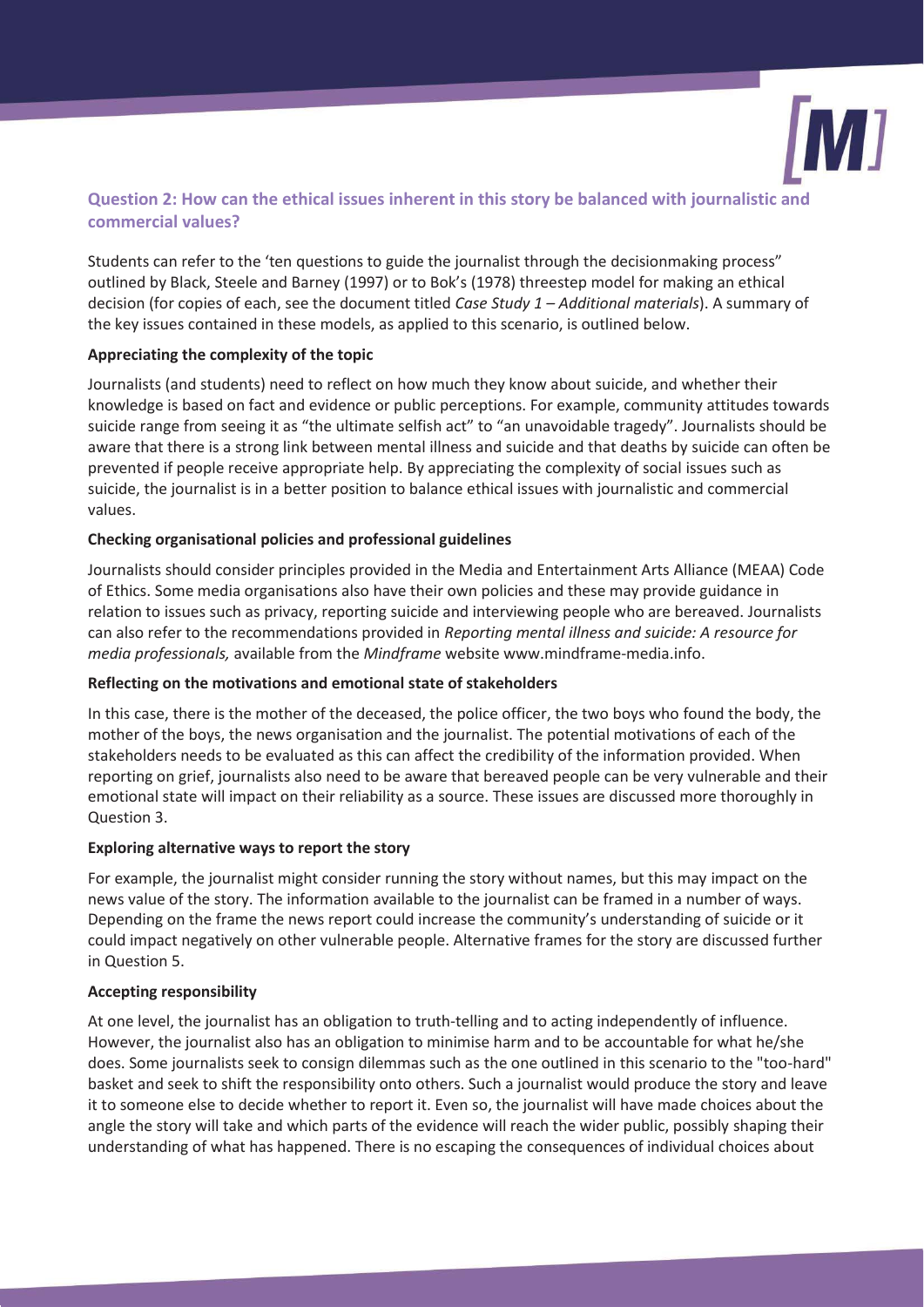

news. The journalist controls the words he/she uses to tell the story, the points to emphasise, and the extent to which the story is sensationalised. The editor will also have an influence over what is published or broadcast but the journalist makes the original decisions about what to include and omit.

#### **Justifying the decision**

If journalists have ethical principles as a guide and can articulate their decision-making process and its values, they can ethically justify a decision even when others object to the outcome. Journalists need a process for evaluating their decisions because a process, or system, allows for the application of values, loyalties and principles to every new set of circumstances or facts. In this way, decision making will be fair to those who become part of the news.

# **Question 3: Are the interviewees appropriate?**

The sources the journalist chooses and prioritises will direct what is eventually reported. In this scenario several interviews have already been conducted. Students should consider whether the people interviewed are the most appropriate sources of information, and who else, if anyone, should be interviewed. Students should evaluate the interviewees in terms of their strengths and weaknesses as sources of information and the type of information which can reasonably be expected from them. This would include deciding whether the information is specific or generalised, whether it can be verified, how it can be verified, whether the interviewees seem credible and whether they may have an undeclared motive. All these factors could significantly affect the priority assigned to each source. Mencher (1991, pg. 285) offers three questions to guide evaluation of an interviewee's information:

### **Was the person an observer of the incident, or did he or she hear about it from someone else?**

The reporter might reasonably expect the police at the scene to provide verified facts about the discovery of the body. In interviewing police, the journalist is primarily seeking to establish verifiable facts such as the official record of events. The boys who found the body might be able to provide first-hand information about the circumstances of the discovery. Sometimes, however, the people who are closest to a story are not the best source of factual information. They can provide "colour" about the scene but can't provide accurate facts. The young boys may not be emotionally touched by the death so much as by their new celebrity, and may wish to appear to know more about the events than they really do.

#### **Is the person a competent observer?**

The dead youth's mother may be able to provide insight into the state of mind of her son, but the reporter must be aware that she is grieving and her emotional state of mind may affect her ability to answer questions. People experiencing grief may also be taking prescribed sedatives or other medication which can affect their perception in a way that is not immediately apparent. For example, the person may be confused in their thinking but still able to answer questions. The reporter also needs to decide if what the deceased's mother says is reliable just because she is describing her own experience. You may wish to discuss with students whether it was appropriate in this case to interview the dead boy's mother and which factors might influence this decision. For example, it is recognised that people bereaved by suicide may be at heightened risk of suicide themselves (Penrose-Wall et al, 1999). On the other hand, the mother has agreed to the interview and is keen to tell her side of the story. She also has a previously established relationship with the media from her charity work. Do these factors over-ride her potential vulnerability as a bereaved mother?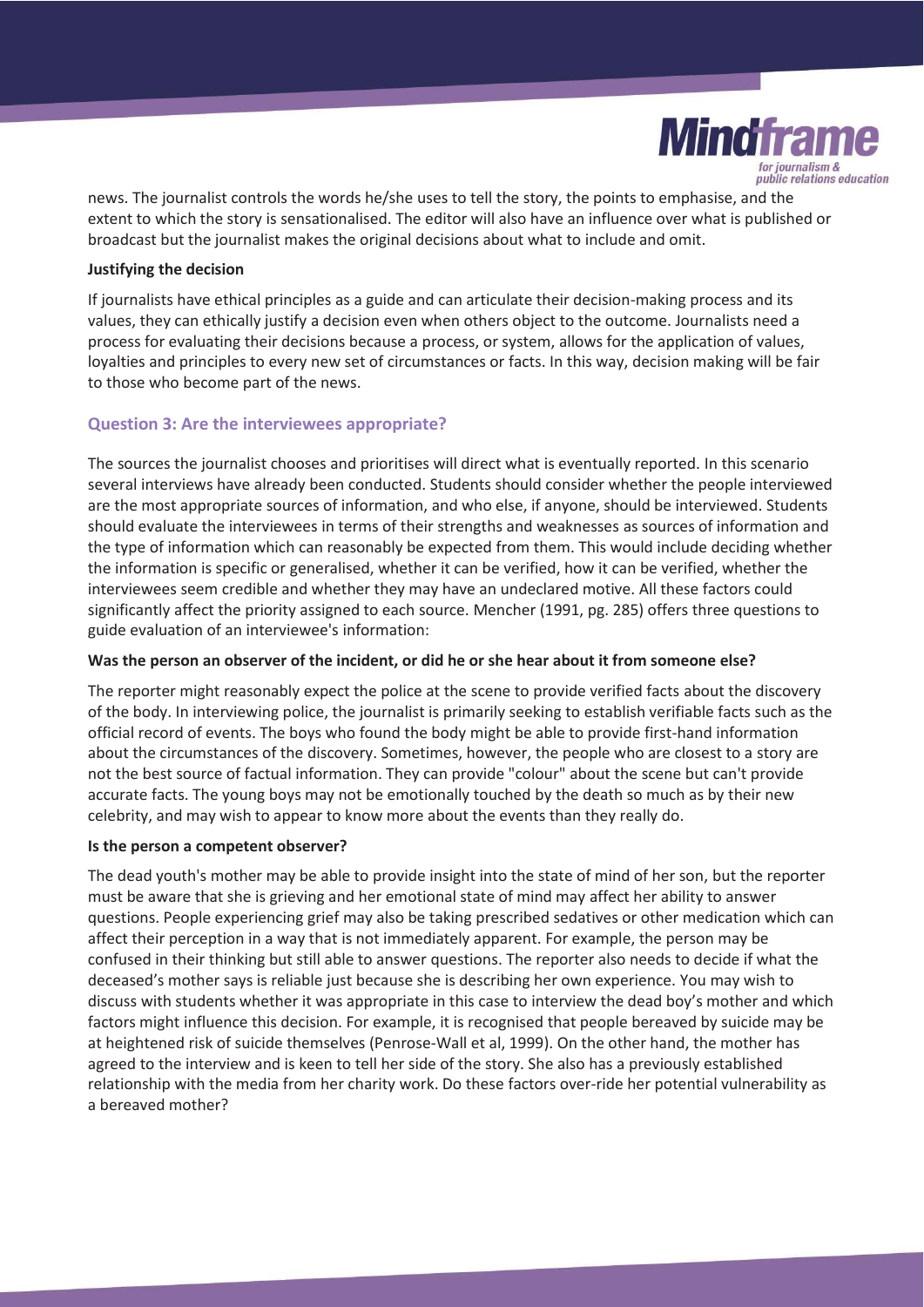

#### **Can the source provide precise details that have a ring of truth and seem consistent with the facts?**

The reporter will consider whether the interviewees can provide quotes that will enhance the audience's understanding of what has happened. A lot of the information provided by the interviewees in this scenario relates to speculation about the reasons for the dead youth's actions and this poses serious questions for the journalist. The journalist must be satisfied that the interviewees can provide an authoritative perspective because the act of publishing their comments will make them appear credible.

# **Question 4: What other decisions need to be made before deciding to publish or broadcast the story?**

After completing preliminary interviews, the journalist is in a position to make the crucial decision about whether the emerging story should be offered for publication or broadcast. At this stage the journalist needs to re-visit questions about *public interest, news values and principles, credibility of source* and *accuracy of information.*

#### **What are the facts?**

First, the journalist must decide if any of the information collected cannot be verified. If it is unverifiable, is the information so important to the story that it cannot be left out? If the journalist decides to go ahead despite doubts about the verifiability of the information, what news value is the journalist assigning priority to in using unverified information?

#### **Are the sources credible?**

Sources will certainly appear to be credible once the media is used as a forum for their views. The process of deciding whether sources are credible includes considering whether some sources, for example "official" ones, are intrinsically more credible than others. The journalist must be satisfied on an individual level that they can substantiate everything that is asserted and that their decision can be defended, in court if necessary. As part of this, the journalist must once again ask themselves if any information is assumed to be "known" without substantiation.

# **Is there a single statement or quote that embodies the central issue in the story?**

Can a story be structured around this? What news values are given priority as information is considered? Has "hero" or "villain" status been assigned to any party? Has anything been assumed about the audience's reaction to this story?

# **What would be achieved by reporting the story?**

How this question is answered is a reflection of the sum of the decisions already made about the relative values associated with the story. Throughout the process the journalist has been making decisions based on their understanding of the audience, the public interest and the news values given priority by the news organisation. News organisations usually have a particular audience clearly in mind when they prioritise news values. In this scenario*,* it is fairly certain that human nature dictates the audience will speculate about the reasons for the death, and probably about the death of the older son as well. Is it the journalist's job to encourage speculation by providing opinions about the cause of the death(s)? Students should again consider the public interest in terms of what they are setting out to achieve.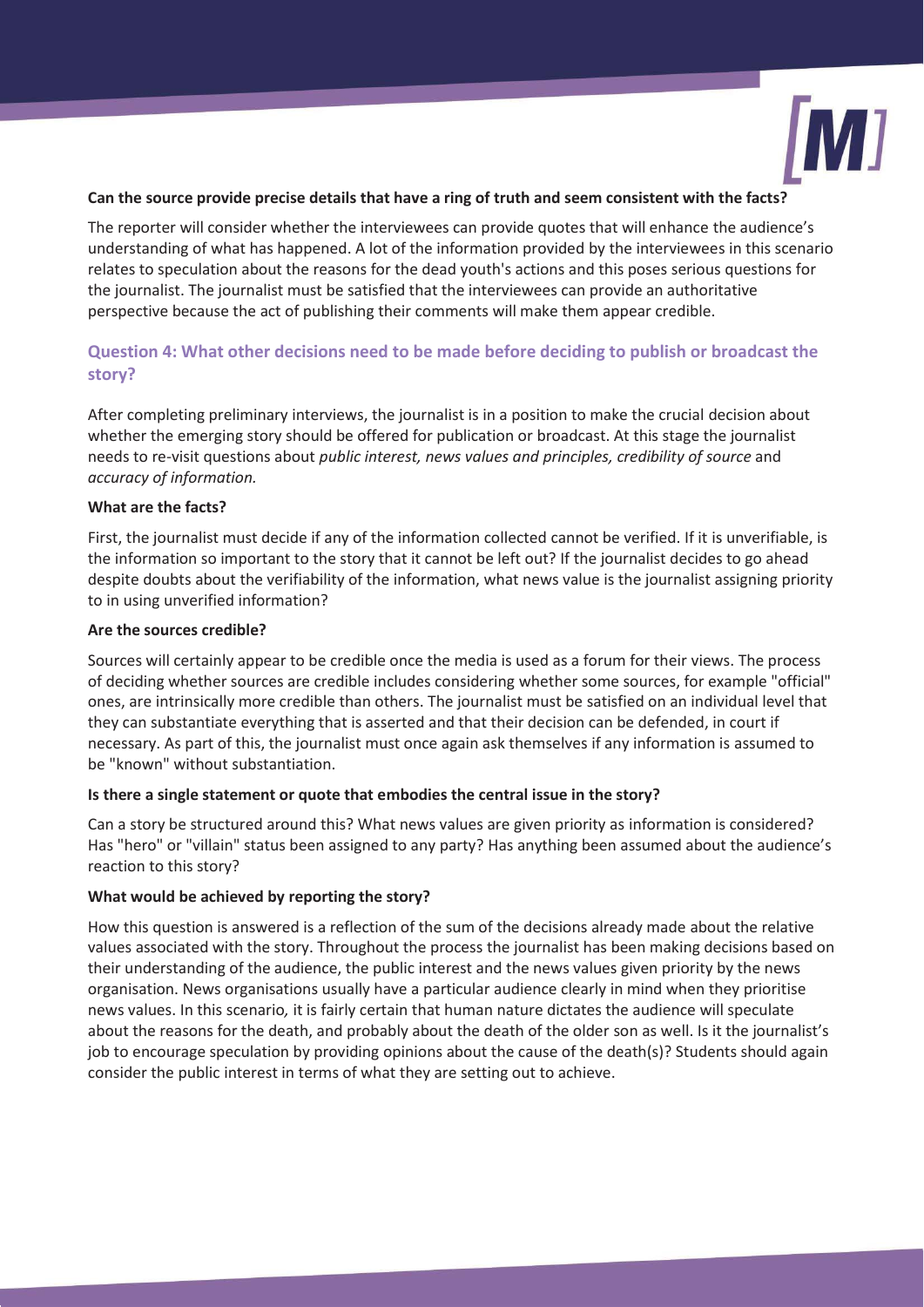

# **Question 5: How should the story be reported?**

Students can be referred to the resource *Fact or fiction?* for an overview of the general issues associated with reporting suicide. The following information covers the main issues students will need to resolve in developing a news report based on the scenario.

### **How should the story be framed?**

A story with the elements described in this scenario creates the temptation to portray the events as a tragic narrative, built around the grieving parents doomed by fate to be robbed of their sons despite their success. The news value satisfied by this approach is the desire to tell a "good story", one that moves the audience. Students might feel an equal temptation to suggest that successful people with high profile careers are somehow less effective parents than those with "ordinary" lives.

Students should be careful of reinforcing the inaccurate notion that such incidents are either "acts of fate" or the result of unspecified failures of parents. The death of the boy by suicide should not be portrayed as the result of a social phenomenon which is unpreventable. Although thoughts of suicide may be quite common, acting on them is not. Psychological autopsy studies show that up to 90% of people who die by suicide may have been suffering a mental illness at the time of their death (Penrose-Wall et al., 1999). While there may be no clear answers as to why the boy died by suicide, the story could be framed around the major risk factors and warning signs for suicide, and the help that is available to people experiencing problems. Students can be referred to www.mindframe-media.info for information about warning signs and risk factors for suicide.

You may wish to have students make a list of the many alternative "angles" which could be applied to this scenario, and discuss the potential impact of each angle.

# **What facts should be included in the story?**

To answer this question, students will need to resolve several related questions including *"*are *who, what, where, when, why* and *how* always appropriate information to include in a story?" In this scenario, the boy's identity is important to the story because if the journalist decides to report the incident without using his name, the name of his parents cannot be used. This is significant because the parent's high public profile would increase public interest in the news. If students decide to use names, does this mean the public interest in them is a more important value than the family's individual right to privacy?

# **Should any information be discounted as inappropriate for publication?**

Even if certain information is accurately recorded and adds "colour" to the report, this does not mean it should automatically be reported. For example, the dead boy's mother has provided some emotional quotes which students may choose to use in reporting on the incident. Students should consider whether the mother's wish to tell "her side of the story" is mitigated by the fact that she is experiencing grief and her perception may be affected.

When it comes to describing *how* the death occurred, students have a lot of information at their disposal from the police and also the youths who found the body. Students might conclude that the general public would be very interested to know exact details of the suicide, but this needs to be weighed against the harm which could be caused by reporting this information. As well as being potentially very upsetting for the parents, reporting details of the method of suicide may influence vulnerable people to take a similar course of action. Any references to the methods used should be in general terms. If there is something particularly interesting or unusual about the method used, this should be referred to circumspectly rather than emphasised unduly. It is also recommended that reports on suicide do not feature photographs or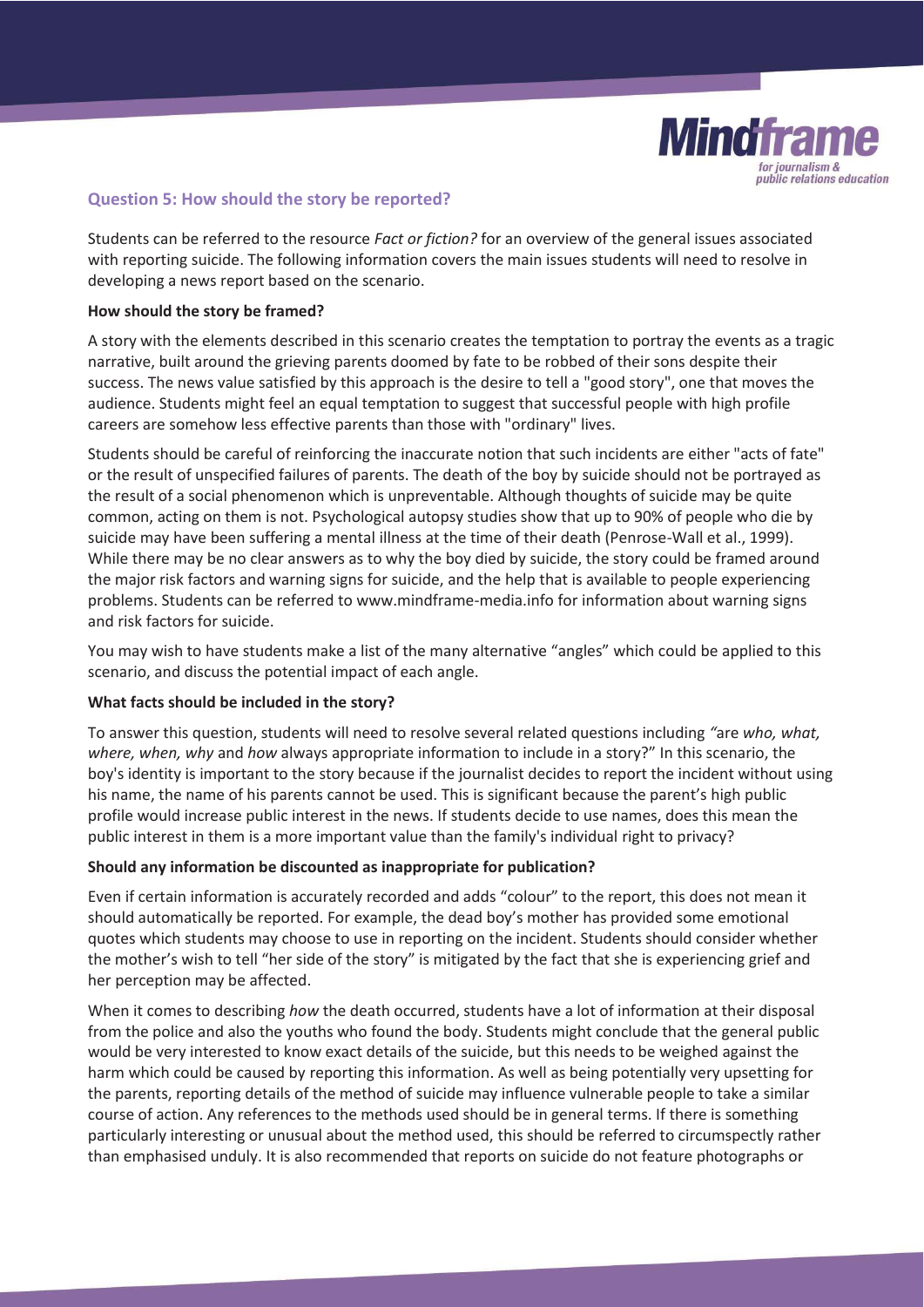

television footage of the suicide scene, precise location or method. Permission should also be obtained before using photographs of the deceased or their family.

### **Is the report balanced, fair and accurate?**

As discussed in Question 3, information provided by each interviewee needs to be examined in terms of credibility of source and whether the information can be verified.

For example, the policeman at the scene tells the reporter that he suspects the dead boy was affected by alcohol. This is not yet a fact because only an autopsy will reveal the deceased's blood alcohol content. Other speculation, such as whether the death of the other son two years ago is significant, is also problematic. The journalist may be tempted to speculate that this was also a suicide. Can this inference be justified? Information from the interviews provides speculation on the motivation of the dead boy. Although students may be keen to explain to people why a needless death has occurred, they should consider whether this actually helps or hinders the community's understanding of suicide. For example, there may be a temptation to try to make sense of suicide by portraying the act as an individual's way of solving their problems. Students should be aware of how this may impact on other vulnerable people who may see or hear the report. People in distress often have difficulty identifying different options and ways to address their problems. Phrases such as "chose the time to die" and "the only way out" may inadvertently portray suicide as a romantic or courageous way to solve problems. For similar reasons, it is recommended that terms such as "successful suicide attempt" or "unsuccessful suicide attempt" not be used. "Fatal suicide", "completed suicide" or "died by suicide" can be used instead of "successful suicide". "Non-fatal suicide" can be used instead of "unsuccessful suicide". It is also recommended that the word "suicide" not be used in headlines or broadcast leads, to minimise the risk of sensationalising and/or normalising suicide.

A news story developed from this scenario should try not to glorify the dead boy or emphasise his positive characteristics (e.g. "he had everything to live for" or " he had lots of friends") without acknowledging that he may have had problems or worries. The story can be balanced by reference to the fact that suicide is caused by multiple factors and that most people who suicide have a history of psychological and/or social problems.

# **How would a member of the audience feel after seeing this report?**

If the answer is sad, anxious or worried, students might consider the role of the media in providing support for readers or viewers instead of simply tapping into their anxiety as a news value. A news story about suicide should include a contact phone number for support services. This does not turn the story into an advertisement, but rather reinforces to the audience that something can be done to alleviate the cause of such events.

# **Question 6: What are the specific issues associated with reporting this as a TV news story?**

Some questions to prompt students are:

- To what extent do the pictures drive the story?
- What news values are attached to the images? Which images take priority?
- Do the images selected affect the way the story is written? How?
- Are there some things that should not be broadcast about suicide?
- What issues are attached to broadcasting images of grief?
- What is the process for deciding which vision to select?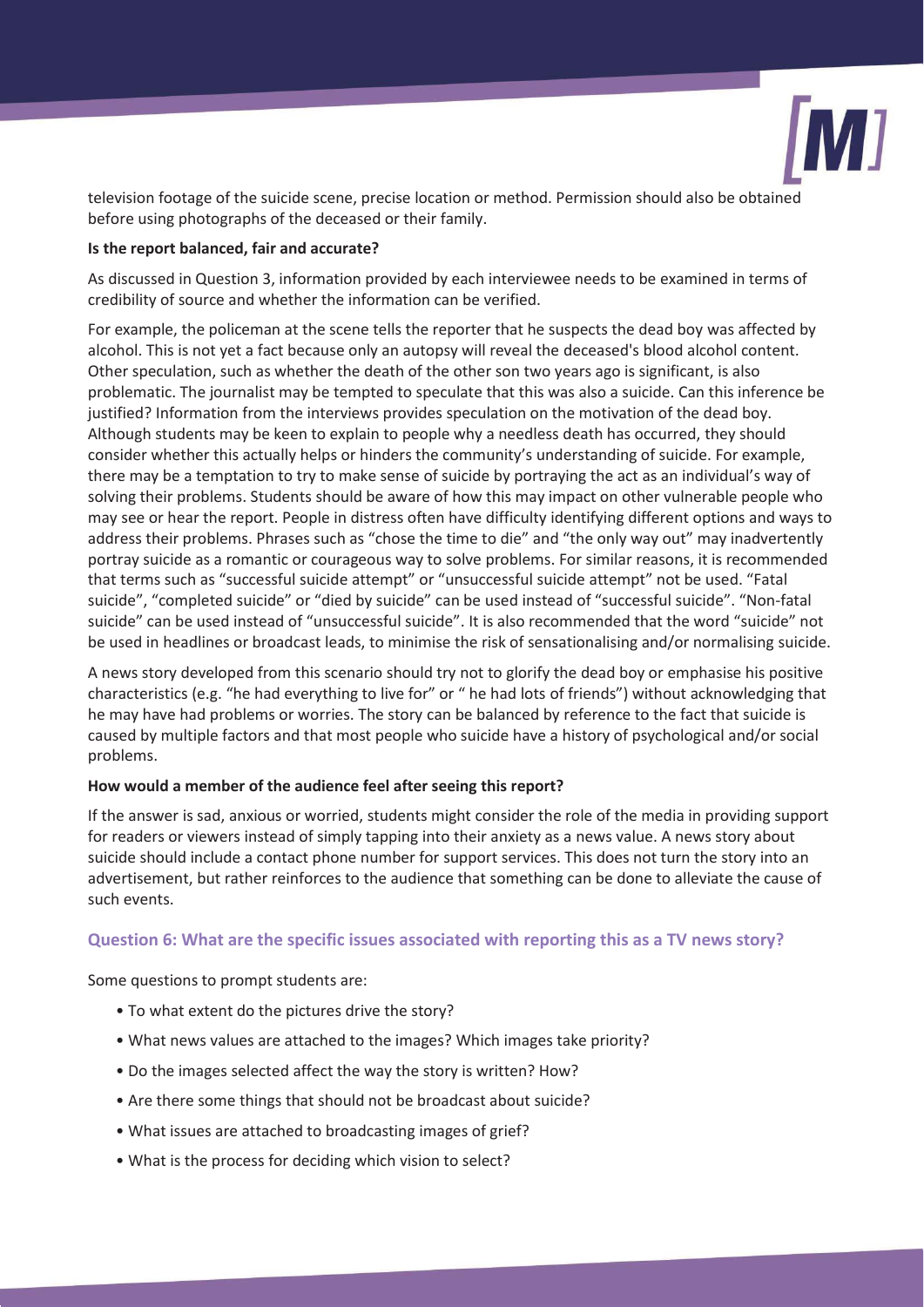

- Should the "talent" be given equal time? Why?
- What will the message of the story be?
- How should the voice-over be written? Should it be stand up? Why?
- What is the effect of including the question and the answer in a broadcast report?

# **Question 7: How could this scenario be used as a basis for a feature story?**

Some questions to start the discussion include:

- What factors might influence a person to attempt suicide?
- What research exists about suicide prevention?

Students can access reference materials included on the website www.mindframe-media.info to gain a more thorough understanding of the warning signs and risk factors associated with suicide.

In developing a feature story about suicide, students will need to consider:

- How might a journalist shed light on the issue?
- What are the key points to get across?
- Whom would the journalist need to talk to? What would they ask?
- Where can the journalist get background information?
- What does the journalist need to know about reporting suicide statistics?
- How will the article be structured?

#### **Reporting suicide statistics**

An Australian study of the reporting of suicide has concluded that newspapers and broadcast news media frequently report statistical data about suicide (Blood et al., 2001). The study highlighted that there is a tendency for reports on suicide to dramatise selected statistical data about particular age or demographic groups, such as young people, and to present this data in an alarmist manner. In some cases emphasis is given to suicide stories by reference to the issue as an "epidemic", which is not accurate. Although rates of youth suicide in Australia increased from the 1960's to the early

1990's, they have remained relatively stable since then. Suicide is still quite a rare event even if occasionally there are clusters of suicides. The problem with portraying suicide as a common behaviour is that it may normalise the act. As with stories about individual suicide, statistical or trend reports on suicide should include contact details for counselling and other services. Students can be referred to the references at www.mindframe-media.info for further information about suicide statistics.

# **Question 8: Using this scenario for ethical debate**

To use this case study for an ethics-based task, you may choose to work through the questions at the beginning of these lecture notes:

#### **Question 1:** Should this story be reported?

**Question 2:** How can the ethical issues inherent in this story be balanced with journalistic and commercial values?